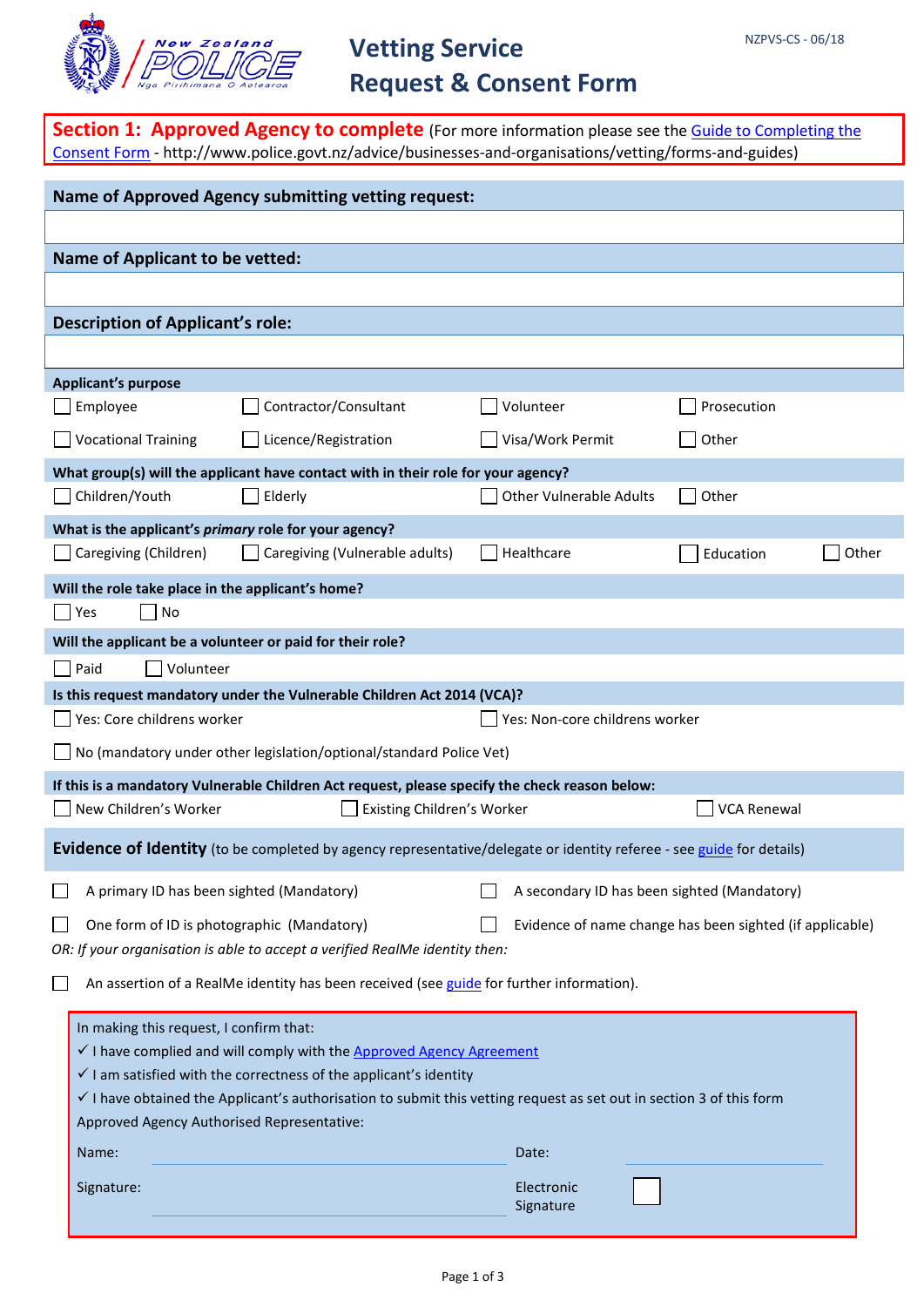

# **Vetting Service Request & Consent Form**

## **Name of Approved Agency submitting vetting request:**

## **Section 2: Applicant to complete and return to Approved Agency**

*\*Denotes a mandatory field*

### **Personal Information**

Details *(note: the name you are most commonly known by is your primary name)*

| *Family name (Primary):              |            |         |                                 |  |
|--------------------------------------|------------|---------|---------------------------------|--|
| Given name(s):                       |            |         |                                 |  |
| *Gender:                             | (M)<br>(F) | (Other) | *Date of birth:<br>(dd/mm/yyyy) |  |
| Place of birth:<br>(Town/City/State) |            |         |                                 |  |
| *Country of birth                    |            |         |                                 |  |
| NZ Driver Licence number:            |            |         |                                 |  |

**Previous names**: If applicable, please include other alias or alternate names; married name if not your primary name; previous/maiden/name changed by deed poll or statutory declaration.

#### **Permanent Residential Address**

| *Number/Street:                |  |            |  |
|--------------------------------|--|------------|--|
| Suburb:                        |  | Post Code: |  |
| *City/Town/<br>Rural District: |  |            |  |